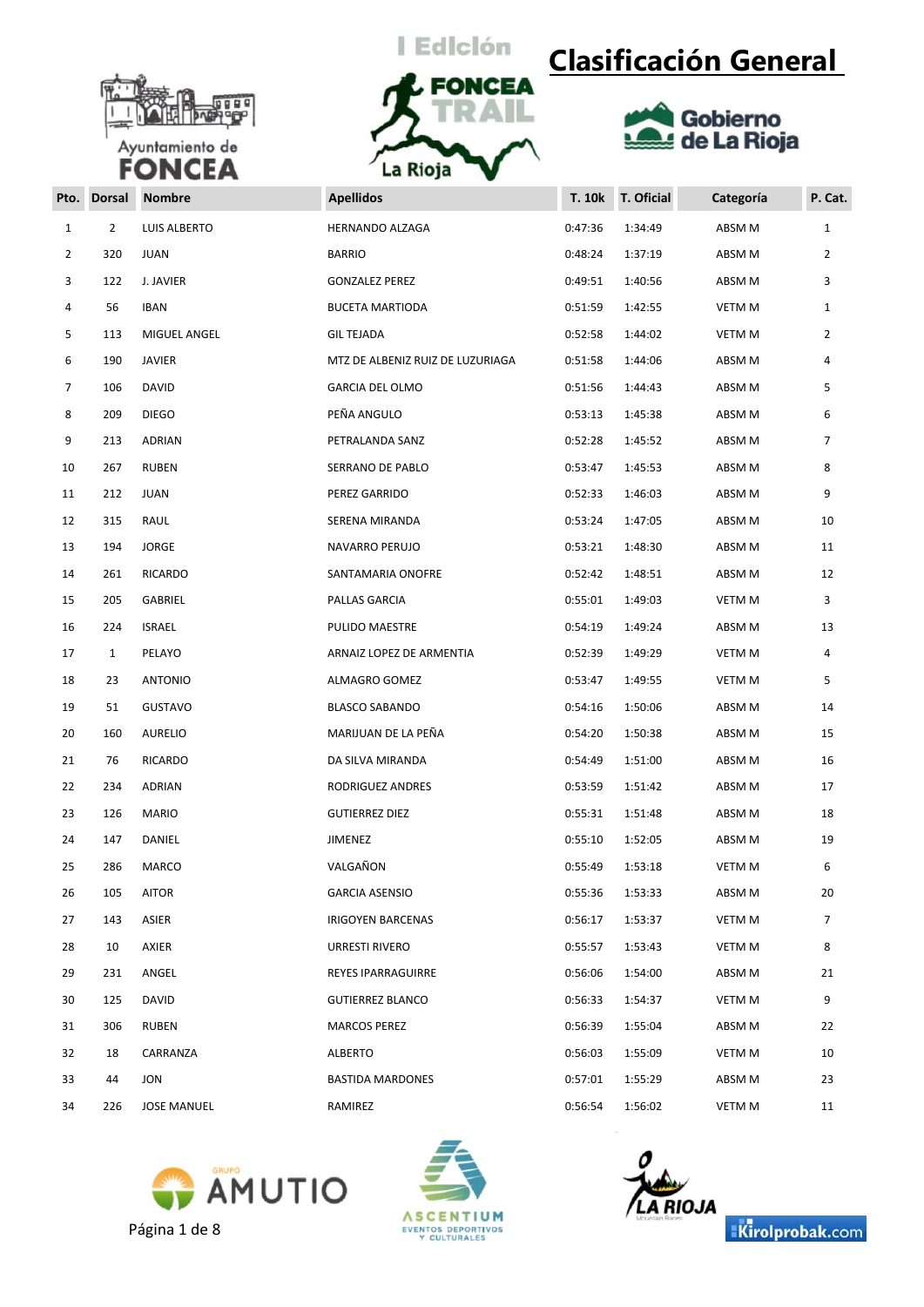



# **Clasificación General**



| Pto. | <b>Dorsal</b> | <b>Nombre</b>       | <b>Apellidos</b>            | <b>T. 10k</b> | T. Oficial | Categoría     | P. Cat.      |
|------|---------------|---------------------|-----------------------------|---------------|------------|---------------|--------------|
| 35   | 25            | <b>MIKEL</b>        | ALONSO DE MEZQUIA           | 0:55:33       | 1:57:40    | ABSM M        | 24           |
| 36   | 136           | <b>ROBERTO</b>      | HIERRO ORTIZ                | 0:57:18       | 1:58:49    | VETM M        | 12           |
| 37   | 165           | SONIA               | <b>MARTIN VENTURA</b>       | 0:59:19       | 1:59:38    | ABSF F        | $\mathbf{1}$ |
| 38   | 290           | POLI                | VAZQUEZ CEREZO              | 1:00:40       | 1:59:52    | VETM M        | 13           |
| 39   | 207           | MANUEL              | PASTOR ORTIZ                | 0:57:44       | 1:59:58    | VETM M        | 14           |
| 40   | 48            | <b>SERGIO</b>       | <b>BENITO MARTINEZ</b>      | 0:59:39       | 2:00:05    | ABSM M        | 25           |
| 41   | 148           | CARMELO             | LAFUENTE MUÑOZ              | 1:00:50       | 2:00:07    | <b>VETM M</b> | 15           |
| 42   | 79            | <b>AITOR</b>        | DEL POZO PEREZ              | 0:58:37       | 2:00:21    | ABSM M        | 26           |
| 43   | 49            | <b>ROBERTO</b>      | BENITO RUIZ DE MUNAIN       | 0:58:16       | 2:00:22    | VETM M        | 16           |
| 44   | 15            | <b>JOSE LUIS</b>    | AGUIRREGABIRIA BALLESTERO   | 0:57:02       | 2:00:26    | VETM M        | 17           |
| 45   | 82            | CARLOS              | DIEZ HUERGO                 | 0:59:25       | 2:00:34    | ABSM M        | 27           |
| 46   | 5             | <b>RUTH</b>         | <b>BRITO CURBELO</b>        | 0:58:26       | 2:00:49    | <b>VETFF</b>  | $\mathbf{1}$ |
| 47   | 211           | <b>VICTOR</b>       | PEREZ DEL REY               | 0:58:20       | 2:00:54    | ABSM M        | 28           |
| 48   | 167           | <b>AITOR</b>        | MARTINEZ CASTRESANA         | 1:01:14       | 2:01:02    | <b>VETM M</b> | 18           |
| 49   | 266           | <b>OSCAR</b>        | SENOSIAIN CALLEJA           | 0:58:46       | 2:01:44    | ABSM M        | 29           |
| 50   | 291           | FERNANDO            | <b>VELASCO MAGALDI</b>      | 1:00:34       | 2:01:47    | <b>VETM M</b> | 19           |
| 51   | 270           | SANTI               | SIERRA DAMIAN               | 0:56:26       | 2:01:52    | ABSM M        | 30           |
| 52   | 321           | MARIJUAN            | MADARIA                     | 1:01:07       | 2:01:56    | ABSM M        | 31           |
| 53   | 259           | PEPE                | SANTAMARIA                  | 1:02:06       | 2:02:37    | VETM M        | 20           |
| 54   | 285           | ADRIAN              | VALBUENA FERNANDEZ          | 1:01:07       | 2:02:53    | ABSM M        | 32           |
| 55   | 305           | <b>JAVIER</b>       | ELENA GARCIA                | 1:00:54       | 2:03:00    | ABSM M        | 33           |
| 56   | 110           | <b>DAVID</b>        | <b>GARCIA SALAZAR</b>       | 1:00:21       | 2:03:12    | <b>VETM M</b> | 21           |
| 57   | 26            | ADRIAN              | ALONSO SAAVEDRA             | 0:58:48       | 2:03:19    | ABSM M        | 34           |
| 58   | 94            | <b>ADRIAN</b>       | FERNANDEZ ROIZ              | 1:01:13       | 2:03:23    | ABSM M        | 35           |
| 59   | 221           | <b>RUBEN</b>        | <b>POSTIGO</b>              | 1:01:35       | 2:03:24    | ABSM M        | 36           |
| 60   | 159           | RAUL                | MARDONES                    | 1:02:17       | 2:03:25    | VETM M        | 22           |
| 61   | 58            | JOSEBA              | <b>BUENO SAEZ DE IBARRA</b> | 1:02:27       | 2:03:25    | ABSM M        | 37           |
| 62   | 177           | <b>JESUS MARTIN</b> | <b>MEDRANO ITURRIOZ</b>     | 1:01:24       | 2:04:11    | VETM M        | 23           |
| 63   | 318           | CARLOS              | <b>GARCIA GUTIERREZ</b>     | 0:59:11       | 2:04:27    | ABSM M        | 38           |
| 64   | 279           | JUAN                | TUBIA LOPEZ                 | 1:01:16       | 2:04:29    | ABSM M        | 39           |
| 65   | 19            | <b>SERGIO</b>       | ALCALDE EGUILUZ             | 1:03:05       | 2:04:44    | ABSM M        | 40           |
| 66   | 181           | ROBERTO             | MIGUEZ TORRECILLA           | 1:01:56       | 2:04:56    | ABSM M        | 41           |
| 67   | 309           | ANARTZ              | <b>PUELLES</b>              | 1:02:03       | 2:04:58    | ABSM M        | 42           |
| 68   | 182           | <b>SERGIO</b>       | MONASTERIO NIEVA            | 1:01:23       | 2:05:09    | ABSM M        | 43           |
|      |               |                     |                             |               |            |               |              |







Kirolprobak.com

Página 2 de 8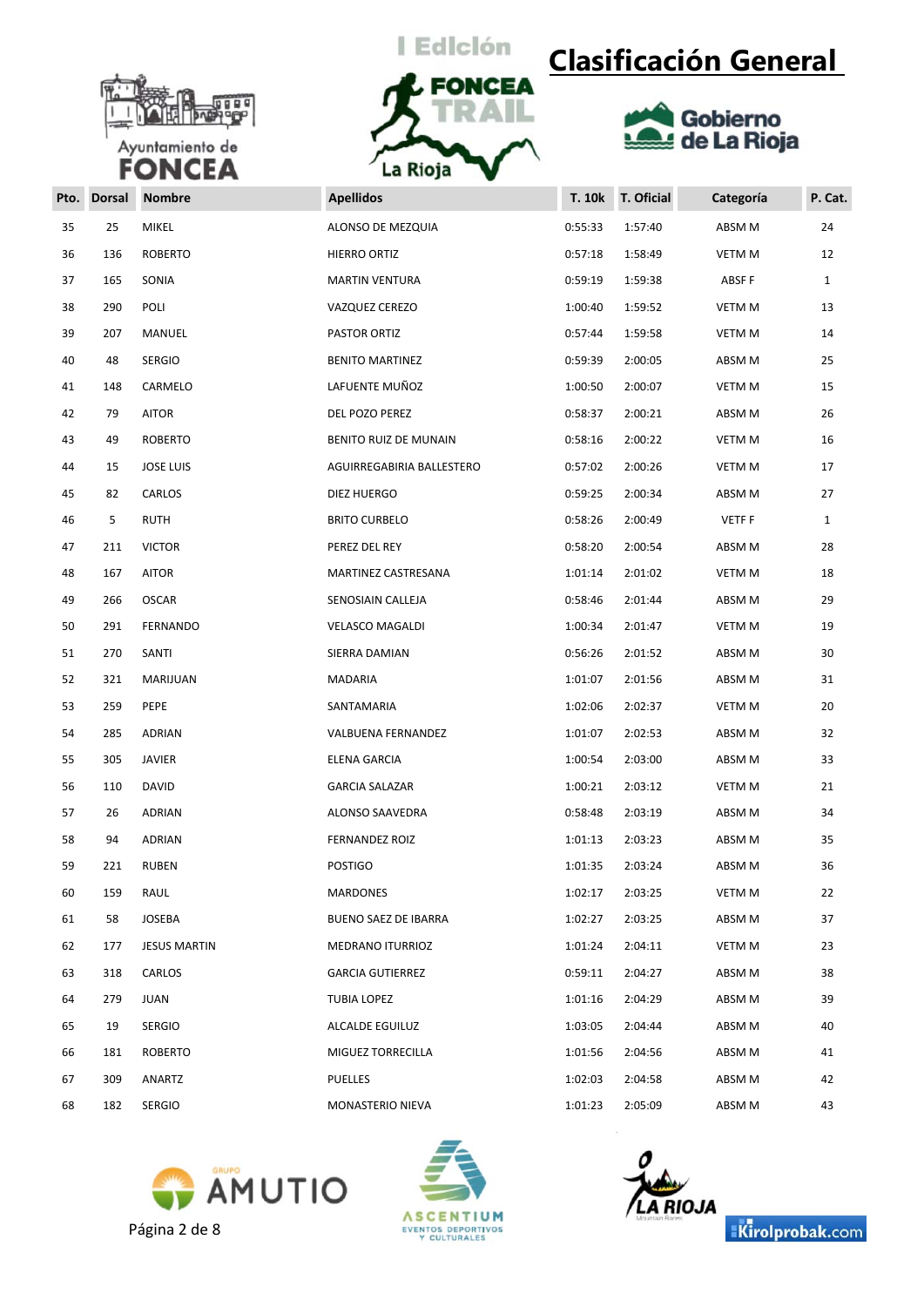



## **Clasificación General**



| Pto. | <b>Dorsal</b> | <b>Nombre</b>           | <b>Apellidos</b>            | <b>T. 10k</b> | T. Oficial | Categoría     | P. Cat. |
|------|---------------|-------------------------|-----------------------------|---------------|------------|---------------|---------|
| 69   | 233           | <b>GORKA</b>            | ROBLEDO PRIETO              | 0:59:42       | 2:05:16    | VETM M        | 24      |
| 70   | 208           | <b>ROBERTO</b>          | PELAEZ FERNANDEZ DE LEGARIA | 1:01:12       | 2:05:17    | VETM M        | 25      |
| 71   | 256           | ANGEL                   | SAN MIGUEL                  | 1:01:56       | 2:06:08    | <b>VETM M</b> | 26      |
| 72   | 17            | <b>ENEKO</b>            | <b>ALAVA BENITO</b>         | 0:57:47       | 2:06:32    | ABSM M        | 44      |
| 73   | 303           | PEDRO                   | CORBI SANTAMARIA            | 1:00:35       | 2:06:35    | ABSM M        | 45      |
| 74   | 236           | <b>FRANCISCO JAVIER</b> | RODRIGUEZ GONZALEZ          | 1:02:05       | 2:06:35    | ABSM M        | 46      |
| 75   | 111           | EDGAR                   | <b>GIL AZPELETA</b>         | 1:02:17       | 2:06:46    | ABSM M        | 47      |
| 76   | 289           | <b>ISMAEL</b>           | VALVERDE MUÑOZ              | 1:02:17       | 2:06:46    | VETM M        | 27      |
| 77   | 109           | <b>JAVIER</b>           | <b>GARCIA MANZANARES</b>    | 1:02:49       | 2:06:50    | VETM M        | 28      |
| 78   | 240           | PABLO                   | RODRIGUEZ SAENZ             | 1:00:46       | 2:07:45    | ABSM M        | 48      |
| 79   | 155           | CARLOS                  | LOPEZ TEJEDOR               | 1:01:13       | 2:07:59    | VETM M        | 29      |
| 80   | 13            | ANDRES                  | <b>AGUIRRE PULGAR</b>       | 1:01:45       | 2:08:00    | ABSM M        | 49      |
| 81   | 27            | <b>FRANCISCO</b>        | ALVAREZ FERNANDEZ           | 1:01:56       | 2:08:42    | VETM M        | 30      |
| 82   | 287           | <b>JOAQUIN</b>          | VALGAÑON MONTES             | 1:02:49       | 2:08:44    | <b>VETM M</b> | 31      |
| 83   | 54            | IÑAKI                   | <b>BOMBIN SANCHEZ</b>       | 1:02:49       | 2:08:44    | ABSM M        | 50      |
| 84   | 169           | <b>JORGE</b>            | MARTINEZ IBAIBARRIAGA       | 1:03:17       | 2:09:08    | VETM M        | 32      |
| 85   | 284           | FELIX                   | URTUBIA CRUZ                | 1:03:22       | 2:09:19    | VETM M        | 33      |
| 86   | 128           | JAVIER                  | <b>HERMOSILLA ANDRES</b>    | 1:03:29       | 2:09:26    | VETM M        | 34      |
| 87   | 29            | <b>JORGE</b>            | ANGUIANO BLANCO             | 1:02:16       | 2:09:30    | ABSM M        | 51      |
| 88   | 3             | RAUL                    | MONREAL ROCHA               | 1:02:48       | 2:10:22    | VETM M        | 35      |
| 89   | 152           | <b>DIEGO</b>            | LOPEZ GONZALEZ              | 1:01:36       | 2:10:31    | ABSM M        | 52      |
| 90   | 153           | <b>EDUARDO</b>          | LOPEZ GONZALEZ              | 1:01:54       | 2:10:51    | ABSM M        | 53      |
| 91   | 88            | IÑIGO                   | ESPAÑA                      | 1:09:39       | 2:11:11    | ABSM M        | 54      |
| 92   | 98            | <b>JORGE</b>            | <b>FRIAS ORTEGA</b>         | 1:04:33       | 2:11:24    | ABSM M        | 55      |
| 93   | 196           | ANGEL                   | NUÑEZ HERRERA               | 1:05:41       | 2:11:50    | VETM M        | 36      |
| 94   | 157           | <b>GUSTAVO</b>          | <b>MANERO MANJON</b>        | 1:03:35       | 2:12:13    | ABSM M        | 56      |
| 95   | 176           | ADRIAN                  | MAYORDOMO IBAÑEZ            | 1:05:05       | 2:12:50    | ABSM M        | 57      |
| 96   | 117           | <b>JUAN ANTONIO</b>     | <b>GOMEZ VARONA</b>         | 1:04:34       | 2:12:53    | VETM M        | 37      |
| 97   | 298           | <b>OSCAR</b>            | ZARATE GUTIERREZ            | 1:03:18       | 2:12:55    | ABSM M        | 58      |
| 98   | 223           | <b>ADRIAN</b>           | <b>PROFIR</b>               | 1:04:28       | 2:12:56    | ABSM M        | 59      |
| 99   | 22            | DANIEL                  | ALLENDE POZO                | 1:04:55       | 2:13:31    | ABSM M        | 60      |
| 100  | 322           | ASAAD                   | YOUSEFI                     | 1:07:56       | 2:13:32    | VETM M        | 38      |
| 101  | 229           | JAIME                   | REJADO JIMENEZ              | 1:01:54       | 2:14:02    | VETM M        | 39      |
| 102  | 316           | <b>JOSE MARIA</b>       | ALONSO RUIZ                 | 1:03:34       | 2:14:02    | VETM M        | 40      |









Página 3 de 8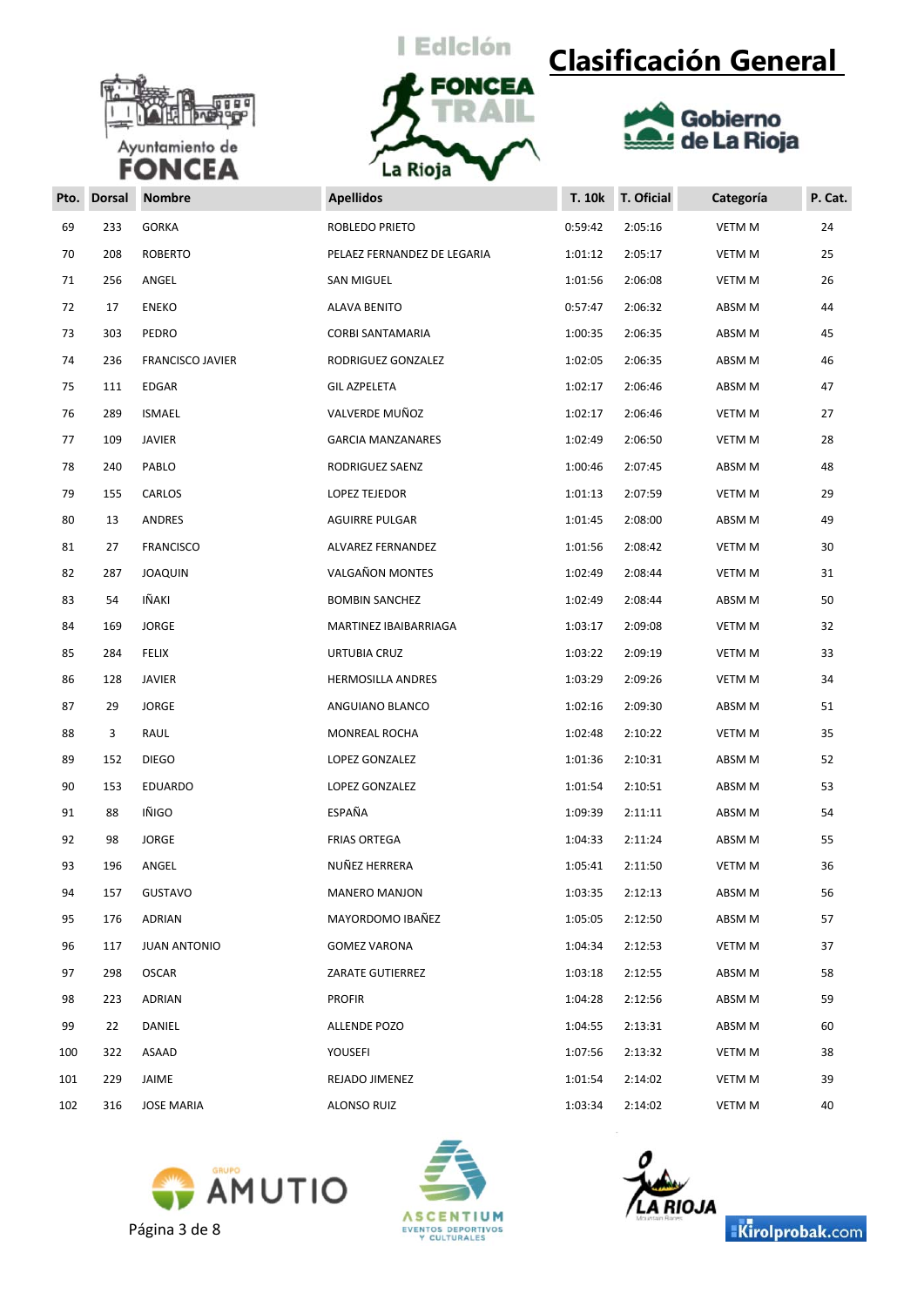



# **Clasificación General**



| Pto. | <b>Dorsal</b> | <b>Nombre</b>      | <b>Apellidos</b>       | <b>T. 10k</b> | T. Oficial | Categoría     | P. Cat.        |
|------|---------------|--------------------|------------------------|---------------|------------|---------------|----------------|
| 103  | 245           | <b>GUALBERTO</b>   | <b>RUIZ</b>            | 1:05:02       | 2:14:11    | VETM M        | 41             |
| 104  | 203           | JOSE               | PAEZ ESPINOSA          | 1:07:27       | 2:14:52    | ABSM M        | 61             |
| 105  | 201           | <b>MIGUEL</b>      | ORIO SIMON             | 1:06:45       | 2:14:56    | ABSM M        | 62             |
| 106  | 32            | XABIER             | APARICIO PEREZ         | 1:09:11       | 2:15:01    | ABSM M        | 63             |
| 107  | 295           | <b>ALBERTO</b>     | VILLALBA ACOSTA        | 1:08:40       | 2:15:11    | ABSM M        | 64             |
| 108  | 293           | JAVI               | VIGUERA VAZQUEZ        | 1:06:39       | 2:15:25    | VETM M        | 42             |
| 109  | 55            | ELENA              | BOVEDA RUIZ            | 1:08:16       | 2:15:43    | <b>VETFF</b>  | $\overline{2}$ |
| 110  | 156           | <b>RUBEN</b>       | LORENZO VAZQUEZ        | 1:09:05       | 2:15:43    | ABSM M        | 65             |
| 111  | 260           | <b>MARTIN</b>      | SANTAMARIA CORTES      | 1:08:14       | 2:15:43    | ABSM M        | 66             |
| 112  | 264           | <b>JESUS</b>       | SANZ PECIÑA            | 1:06:27       | 2:15:46    | ABSM M        | 67             |
| 113  | 114           | ADRIANO            | <b>GIL TORRECILLA</b>  | 1:07:31       | 2:15:47    | ABSM M        | 68             |
| 114  | 64            | <b>DIEGO</b>       | CASTILLO LOPEZ         | 1:04:45       | 2:15:57    | ABSM M        | 69             |
| 115  | 274           | <b>RUBEN</b>       | TEMIÑO DIEZ            | 1:07:19       | 2:16:01    | ABSM M        | 70             |
| 116  | 163           | RAQUEL             | <b>MARIN RODRIGUEZ</b> | 1:04:58       | 2:16:11    | <b>VETFF</b>  | 3              |
| 117  | 134           | <b>IVAN</b>        | HERNANDO JIMENEZ       | 1:05:25       | 2:16:15    | ABSM M        | 71             |
| 118  | 217           | DAVID              | PIZARROSO TOBALINA     | 1:08:49       | 2:16:17    | ABSM M        | 72             |
| 119  | 282           | <b>IVAN</b>        | URRUCHI OCIO           | 1:04:55       | 2:16:33    | ABSM M        | 73             |
| 120  | 257           | VICTOR MIGUEL      | SANCHEZ ALVAREZ        | 1:08:46       | 2:16:34    | VETM M        | 43             |
| 121  | 130           | <b>NIEVES</b>      | HERNANDEZ LACRUZ       | 1:08:28       | 2:17:14    | <b>VETFF</b>  | 4              |
| 122  | 61            | FERNANDO           | CALONGE PINEDA         | 1:08:28       | 2:17:18    | ABSM M        | 74             |
| 123  | 34            | EDUARDO            | ARAICO EGUILUZ         | 1:05:40       | 2:17:54    | VETM M        | 44             |
| 124  | 248           | <b>ENDIKA</b>      | SABORIDO GONZALEZ      | 1:11:21       | 2:18:19    | ABSM M        | 75             |
| 125  | 268           | <b>CYNTHIA</b>     | SERRANO GONZALEZ       | 1:07:32       | 2:18:26    | ABSF F        | $\overline{2}$ |
| 126  | 204           | SALVADOR           | PALACIOS               | 1:08:03       | 2:18:31    | VETM M        | 45             |
| 127  | 73            | JULIA              | CRESPO                 | 1:07:43       | 2:18:33    | <b>VETFF</b>  | 5              |
| 128  | 244           | <b>PATXI</b>       | <b>RUBIN</b>           | 1:08:00       | 2:18:34    | <b>VETM M</b> | 46             |
| 129  | 300           | IKER               | ZIRITZA MARCOS         | 1:11:08       | 2:18:39    | VETM M        | 47             |
| 130  | 272           | <b>EURA</b>        | SUAREZ MENDEZ          | 1:10:18       | 2:18:44    | <b>VETFF</b>  | 6              |
| 131  | 158           | <b>JOSE JAVIER</b> | <b>MANSO CRESPO</b>    | 1:08:09       | 2:18:45    | <b>VETM M</b> | 48             |
| 132  | 11            | IKER               | ABAITUA                | 1:09:40       | 2:18:47    | VETM M        | 49             |
| 133  | 193           | CHRISTIAN          | NAVARRO GOMEZ          | 1:08:02       | 2:18:56    | ABSM M        | 76             |
| 134  | 20            | <b>OSCAR</b>       | ALEGRE                 | 1:10:00       | 2:19:18    | VETM M        | 50             |
| 135  | 96            | IÑIGO              | FLAMENCO               | 1:09:07       | 2:19:19    | ABSM M        | 77             |
| 136  | 47            | <b>DIEGO</b>       | <b>BENITO GOMEZ</b>    | 1:07:15       | 2:19:49    | VETM M        | 51             |







Kirolprobak.com

Página 4 de 8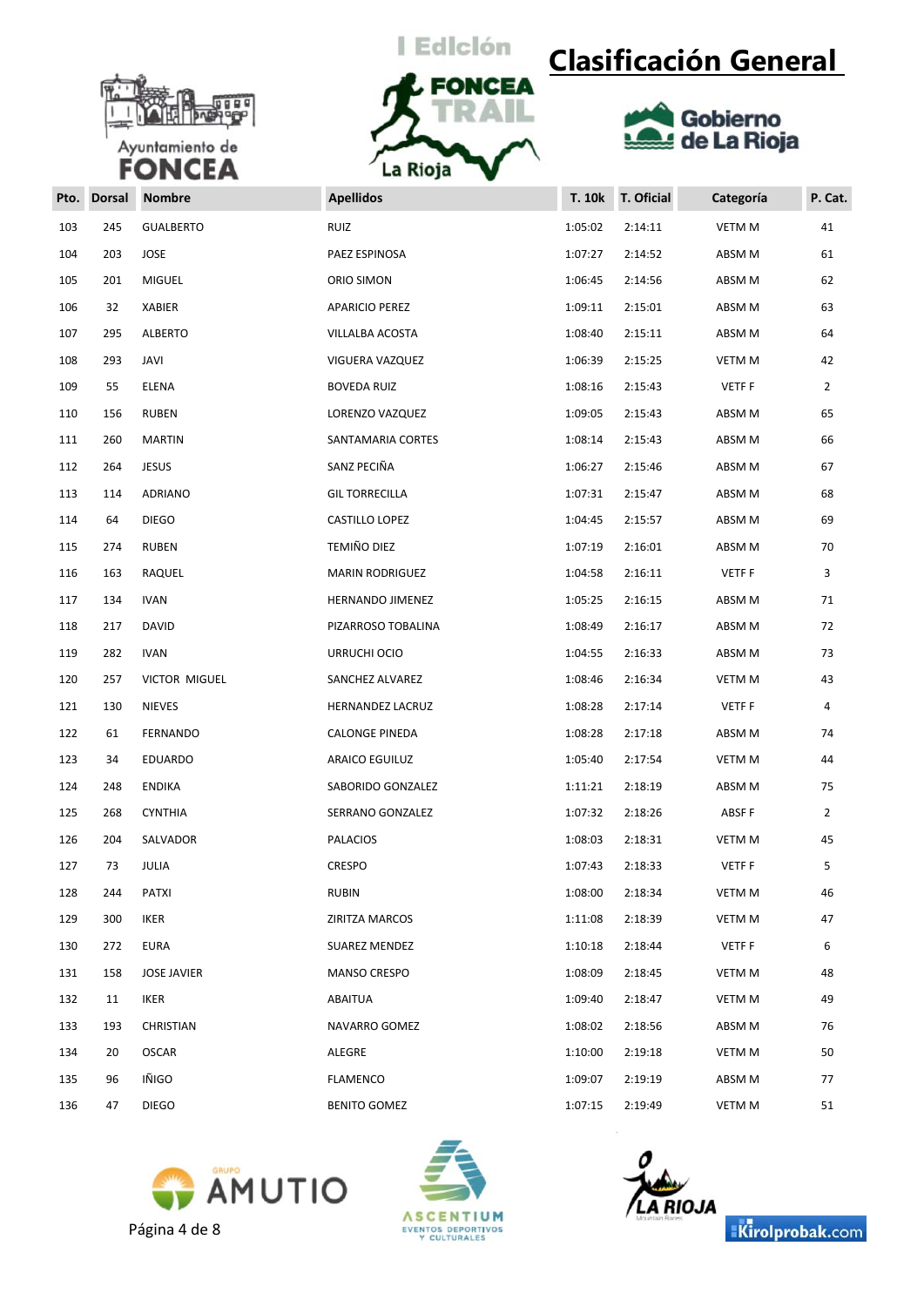



## **Clasificación General**



| Pto. | <b>Dorsal</b> | <b>Nombre</b>       | <b>Apellidos</b>           | <b>T. 10k</b> | T. Oficial | Categoría     | P. Cat. |
|------|---------------|---------------------|----------------------------|---------------|------------|---------------|---------|
| 137  | 46            | <b>DAVID</b>        | <b>BENITO FERNANDEZ</b>    | 1:08:40       | 2:20:24    | ABSM M        | 78      |
| 138  | 271           | RICARDO             | SOBRON GOMEZ               | 1:04:51       | 2:20:24    | ABSM M        | 79      |
| 139  | 220           | <b>IGNACIO</b>      | PORTA MONZON               | 1:07:46       | 2:20:38    | <b>VETM M</b> | 52      |
| 140  | 294           | <b>JORGE</b>        | VILLA ALONSO               | 1:08:57       | 2:20:42    | ABSM M        | 80      |
| 141  | 184           | FERNANDO            | MORENO ALARCON             | 1:09:52       | 2:20:44    | <b>VETM M</b> | 53      |
| 142  | 301           | <b>JAGOBA</b>       | <b>AGUIAR</b>              | 1:08:06       | 2:20:50    | ABSM M        | 81      |
| 143  | 66            | <b>HUGO</b>         | COLLADO ESCUDERO           | 1:11:30       | 2:20:51    | ABSM M        | 82      |
| 144  | 215           | <b>JAVIER</b>       | PINEDO PASTOR              | 1:08:05       | 2:20:52    | ABSM M        | 83      |
| 145  | 138           | <b>JORGE</b>        | <b>IGLESIAS BAROJA</b>     | 1:08:04       | 2:20:57    | ABSM M        | 84      |
| 146  | 299           | <b>GORKA</b>        | ZENARRUZABEITIA PLAZA      | 1:08:00       | 2:21:03    | ABSM M        | 85      |
| 147  | 180           | CARLOS              | MIGUEL LACALZADA           | 1:09:32       | 2:21:21    | ABSM M        | 86      |
| 148  | 80            | SAMUEL              | DIAZ PALACIOS              | 1:10:02       | 2:21:26    | <b>VETM M</b> | 54      |
| 149  | 237           | <b>FRANCISCO</b>    | RODRIGUEZ MARTINEZ         | 1:07:15       | 2:22:21    | <b>VETM M</b> | 55      |
| 150  | 232           | <b>DIEGO</b>        | RIOYO ROMO                 | 1:09:20       | 2:22:39    | ABSM M        | 87      |
| 151  | 118           | <b>JOSE IGNACIO</b> | <b>GONZALEZ BUENO</b>      | 1:10:02       | 2:23:22    | VETM M        | 56      |
| 152  | 242           | <b>JUAN MIGUEL</b>  | ROMERO REDONDO             | 1:04:01       | 2:23:49    | VETM M        | 57      |
| 153  | 67            | <b>MIGUEL</b>       | COLLADO ESCUDERO           | 1:11:31       | 2:23:57    | ABSM M        | 88      |
| 154  | 178           | JAVIER              | MERINO JIMENEZ             | 1:09:56       | 2:24:00    | ABSM M        | 89      |
| 155  | 104           | <b>ALEX</b>         | <b>GARCIA ARANCIBIA</b>    | 1:08:46       | 2:25:10    | ABSM M        | 90      |
| 156  | 120           | <b>JUAN CARLOS</b>  | <b>GONZALEZ OTERO</b>      | 1:10:22       | 2:25:17    | VETM M        | 58      |
| 157  | 123           | JULEN               | <b>GONZALEZ VILLAVERDE</b> | 1:10:23       | 2:25:18    | ABSM M        | 91      |
| 158  | 319           | <b>JON</b>          | CONDE LOZA                 | 1:10:51       | 2:25:23    | ABSM M        | 92      |
| 159  | 186           | DANIEL              | MORENO LOPEZ               | 1:11:43       | 2:25:26    | ABSM M        | 93      |
| 160  | 30            | <b>ANTONIO</b>      | <b>ANTONIO GARCIA</b>      | 1:11:21       | 2:25:35    | ABSM M        | 94      |
| 161  | 265           | LUIS ALFONSO        | SARMIENTO MAILLO           | 1:10:03       | 2:25:41    | <b>VETM M</b> | 59      |
| 162  | 258           | ALFREDO             | SANCHEZ SODUPE             | 1:14:01       | 2:25:48    | VETM M        | 60      |
| 163  | 90            | JAVIER              | <b>EZQUERRO GOMEZ</b>      | 1:13:01       | 2:25:51    | VETM M        | 61      |
| 164  | 89            | ARMANDO             | EZQUERRO DIEZ              | 1:12:57       | 2:25:51    | VETM M        | 62      |
| 165  | 161           | <b>ALBERTO</b>      | MARIN                      | 1:13:02       | 2:25:53    | ABSM M        | 95      |
| 166  | 99            | <b>ENCARNACION</b>  | <b>FUENTES AIBAR</b>       | 1:14:00       | 2:26:02    | VETF F        | 7       |
| 167  | 253           | KOLDO               | SALVIDEA MARTINEZ          | 1:13:59       | 2:26:03    | VETM M        | 63      |
| 168  | 36            | ASIER               | ARIBILLAGA                 | 1:10:33       | 2:26:09    | ABSM M        | 96      |
| 169  | 214           | BEÑAT               | PINEDO                     | 1:10:30       | 2:26:09    | ABSM M        | 97      |
| 170  | 278           | RAUL                | TREPIANA ZARATE            | 1:09:16       | 2:26:22    | VETM M        | 64      |







Kirolprobak.com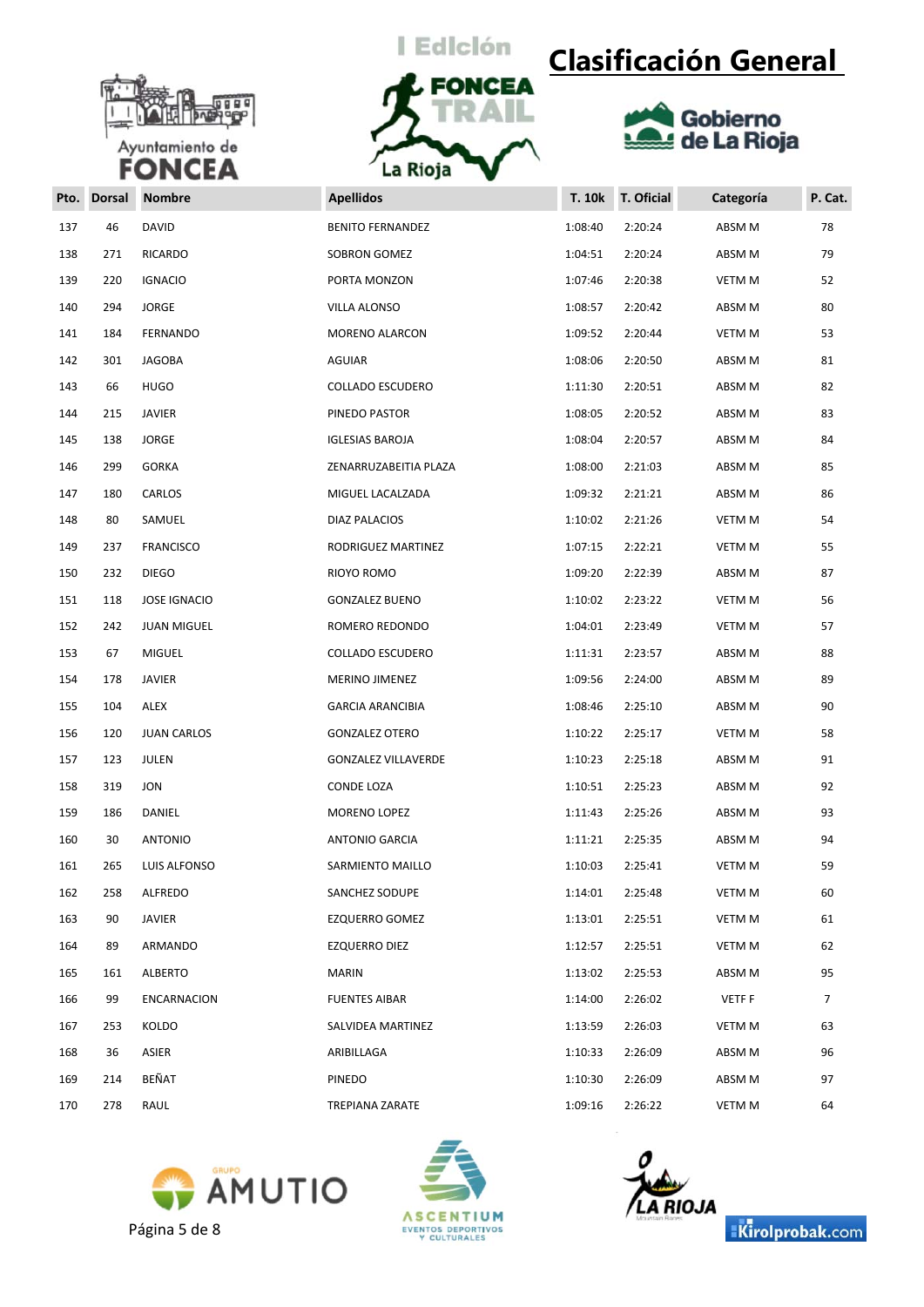



# **Clasificación General**



| Pto. | <b>Dorsal</b> | <b>Nombre</b>        | <b>Apellidos</b>            | <b>T. 10k</b> | <b>T. Oficial</b> | Categoría     | P. Cat. |
|------|---------------|----------------------|-----------------------------|---------------|-------------------|---------------|---------|
| 171  | 269           | <b>FRANCISCO</b>     | <b>SIDRANES VALLE</b>       | 1:12:21       | 2:26:33           | <b>VETM M</b> | 65      |
| 172  | 42            | <b>EDUARDO</b>       | BARRIUSO VIÑUELA            | 1:11:28       | 2:26:43           | ABSM M        | 98      |
| 173  | 189           | GONZALO              | MORIANA RIO                 | 1:11:28       | 2:26:59           | ABSM M        | 99      |
| 174  | 86            | SUSANA               | ELIAS TRINCADO              | 1:13:05       | 2:27:04           | VETF F        | 8       |
| 175  | 87            | <b>ION</b>           | <b>ENEKOTEGI</b>            | 1:12:31       | 2:27:10           | ABSM M        | 100     |
| 176  | 144           | MIKEL                | IZA ARANBARRI               | 1:11:27       | 2:27:33           | VETM M        | 66      |
| 177  | 275           | PALOMA               | TORRA BRABO                 | 1:13:18       | 2:27:35           | ABSF F        | 3       |
| 178  | 162           | MARTA                | MARIN MARTINEZ-ZAPORTA      | 1:13:24       | 2:28:48           | ABSF F        | 4       |
| 179  | 311           | JOSE                 | RODRIGUEZ SEVILLANO         | 1:14:21       | 2:28:51           | ABSM M        | 101     |
| 180  | 276           | FERNANDO             | TORRE LÒPEZ                 | 1:12:03       | 2:28:51           | VETM M        | 67      |
| 181  | 171           | RAFAEL               | MARTINEZ MARTINEZ           | 1:15:24       | 2:29:17           | VETM M        | 68      |
| 182  | 108           | <b>RUBEN</b>         | <b>GARCIA LECUONA</b>       | 1:14:16       | 2:29:47           | <b>VETM M</b> | 69      |
| 183  | 239           | <b>JESUS</b>         | RODRIGUEZ RODRIGUEZ         | 1:13:08       | 2:30:20           | VETM M        | 70      |
| 184  | 129           | <b>DIANA</b>         | <b>HERNANDEZ GOMEZ</b>      | 1:15:22       | 2:30:52           | VETF F        | 9       |
| 185  | 191           | <b>IGOR</b>          | MULDER                      | 1:13:28       | 2:30:55           | ABSM M        | 102     |
| 186  | 312           | <b>JUAN ANTONIO</b>  | SALCINES RUIZ               | 1:14:33       | 2:31:02           | ABSM M        | 103     |
| 187  | 137           | JOSEBA KOLDO         | IBAIBARRIAGA ECHEVARRIA     | 1:11:28       | 2:31:09           | ABSM M        | 104     |
| 188  | 53            | AINHOA               | <b>BOMBIN SANCHEZ</b>       | 1:15:42       | 2:31:29           | VETF F        | 10      |
| 189  | 146           | ALEJANDRO            | IZQUIERDO AMEYUGO           | 1:12:11       | 2:33:16           | ABSM M        | 105     |
| 190  | 65            | <b>IMANOL</b>        | <b>CHASCO GUERRA</b>        | 1:14:42       | 2:34:01           | VETM M        | 71      |
| 191  | 139           | <b>SERGIO</b>        | <b>IGLESIAS GOMEZ</b>       | 1:16:07       | 2:34:03           | ABSM M        | 106     |
| 192  | 210           | ASIER                | PEREZ DE ARENAZA            | 1:11:21       | 2:34:09           | VETM M        | 72      |
| 193  | 74            | <b>JONATAN</b>       | CRESPO RUIZ DE ESCUDERO     | 1:13:47       | 2:34:17           | ABSM M        | 107     |
| 194  | 314           | <b>HECTOR</b>        | VILLAR                      | 1:14:49       | 2:34:41           | ABSM M        | 108     |
| 195  | 254           | <b>DAVIDE</b>        | SALVÒ                       | 1:16:56       | 2:35:00           | ABSM M        | 109     |
| 196  | 277           | GINES                | <b>TORRES GARCIA</b>        | 1:17:11       | 2:35:01           | <b>VETM M</b> | 73      |
| 197  | 115           | ANDONI               | <b>GOIKOETXEA LLANO</b>     | 1:15:26       | 2:35:05           | ABSM M        | 110     |
| 198  | 103           | <b>MIGUEL</b>        | <b>GARCIA ALDEA</b>         | 1:13:11       | 2:35:08           | VETM M        | 74      |
| 199  | 195           | <b>LUIS</b>          | NAVAS SANTAMARIA            | 1:15:25       | 2:35:27           | VETM M        | 75      |
| 200  | 59            | AINARA               | <b>BUSTAMANTE FERNANDEZ</b> | 1:15:36       | 2:35:34           | ABSF F        | 5       |
| 201  | 91            | MARIO                | FERNANDEZ                   | 1:15:35       | 2:35:56           | ABSM M        | 111     |
| 202  | 121           | <b>ISRAEL SHARON</b> | <b>GONZALEZ PAVON</b>       | 1:15:35       | 2:35:57           | ABSM M        | 112     |
| 203  | 235           | <b>HECTOR</b>        | RODRIGUEZ ANDRES            | 1:17:39       | 2:35:58           | ABSM M        | 113     |
| 204  | 202           | <b>DIEGO</b>         | ORTIZ SIERRA                | 1:16:55       | 2:36:04           | ABSM M        | 114     |







Kirolprobak.com

Página 6 de 8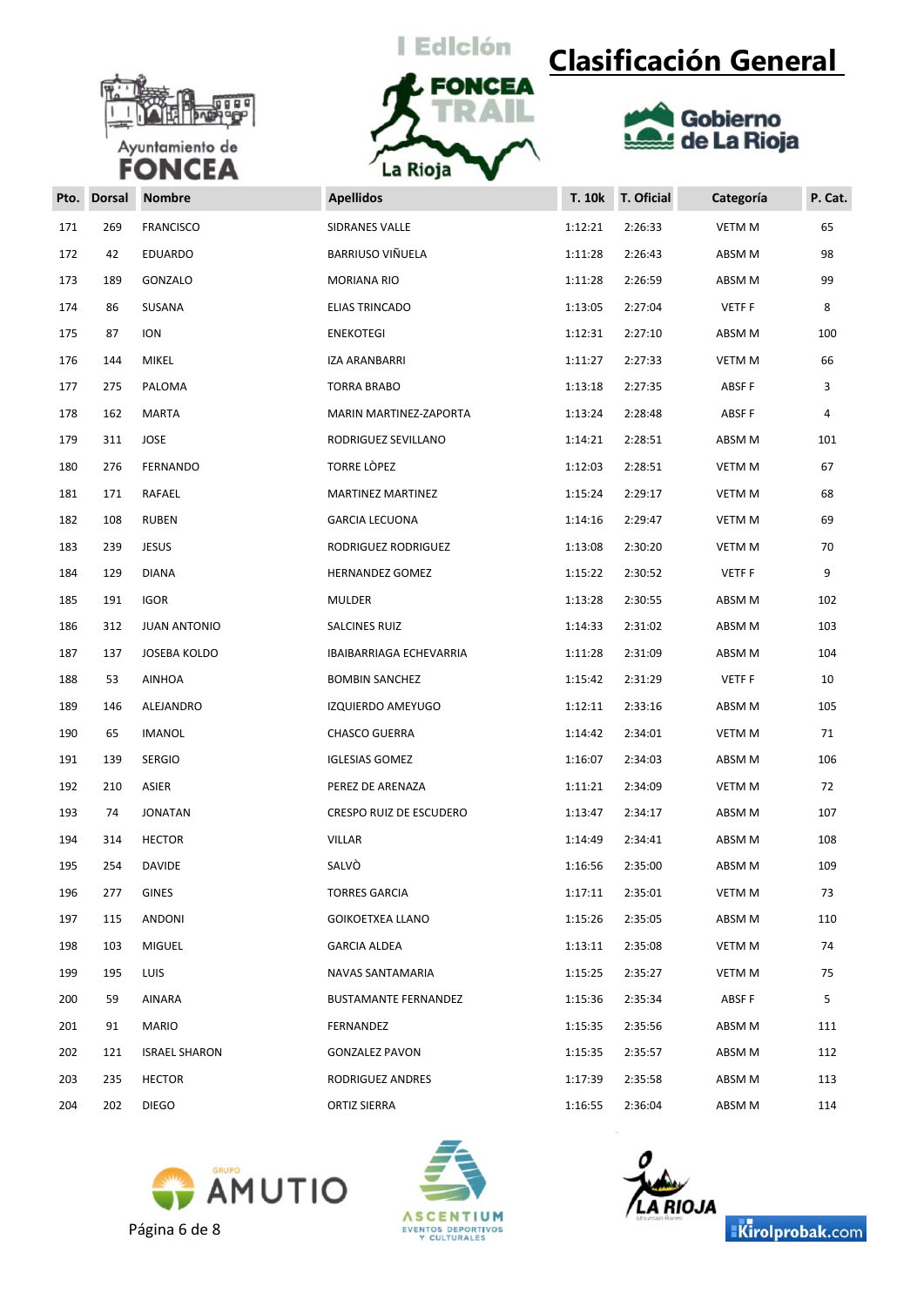



## **Clasificación General**



| Pto. | <b>Dorsal</b> | <b>Nombre</b>      | <b>Apellidos</b>                  | <b>T. 10k</b> | T. Oficial | Categoría     | P. Cat. |
|------|---------------|--------------------|-----------------------------------|---------------|------------|---------------|---------|
| 205  | 140           | <b>FRANCISCO</b>   | <b>IGLESIAS HERNANDEZ</b>         | 1:16:25       | 2:36:38    | VETM M        | 76      |
| 206  | 198           | JUAN-ASIER         | OLMOS URETA                       | 1:17:39       | 2:36:39    | <b>VETM M</b> | 77      |
| 207  | 97            | <b>JAVIER</b>      | <b>FRIAS ORTEGA</b>               | 1:16:29       | 2:36:43    | ABSM M        | 115     |
| 208  | 8             | <b>JORGE</b>       | MONTEJO SAENZ DE NAVARRETE        | 1:15:25       | 2:37:19    | ABSM M        | 116     |
| 209  | 310           | <b>ALBERTO</b>     | RODRIGUEZ MARTINEZ                | 1:17:41       | 2:37:24    | <b>VETM M</b> | 78      |
| 210  | 230           | NATALIA            | <b>RENDON TOBAR</b>               | 1:17:53       | 2:37:33    | ABSF F        | 6       |
| 211  | 302           | <b>JAVIER</b>      | ARDEO BILBAO                      | 1:18:46       | 2:37:38    | <b>VETM M</b> | 79      |
| 212  | 200           | ANGELA             | ORIO GIL                          | 1:19:07       | 2:37:39    | VETF F        | 11      |
| 213  | 192           | IÑAKI              | MURO ASENSIO                      | 1:12:57       | 2:38:02    | ABSM M        | 117     |
| 214  | 273           | <b>NATALIA</b>     | <b>TAULES LOPEZ</b>               | 1:11:54       | 2:38:03    | ABSF F        | 7       |
| 215  | 83            | <b>SERGIO</b>      | DIEZ VARONA                       | 1:17:21       | 2:38:52    | ABSM M        | 118     |
| 216  | 4             | <b>JAVIER</b>      | CEREZO GONZALEZ URRIA             | 1:14:58       | 2:41:00    | ABSM M        | 119     |
| 217  | 241           | <b>ENRIQUE</b>     | ROLDAN                            | 1:21:10       | 2:41:33    | <b>VETM M</b> | 80      |
| 218  | 222           | <b>JUAN CARLOS</b> | POSTIGO ESCOLAR                   | 1:21:08       | 2:42:02    | VETM M        | 81      |
| 219  | 150           | <b>MARIANO</b>     | LOPEZ DE ARMENTIA RUIZ DE AUSTRI  | 1:21:18       | 2:42:03    | VETM M        | 82      |
| 220  | 141           | ADRIANA            | <b>IGLESIAS RUIZ</b>              | 1:20:57       | 2:42:26    | ABSF F        | 8       |
| 221  | 238           | <b>IGNACIO</b>     | RODRIGUEZ PEREZ                   | 1:22:20       | 2:43:56    | ABSM M        | 120     |
| 222  | 197           | <b>CHENCHO</b>     | <b>OLARTE HERVIS</b>              | 1:19:29       | 2:44:38    | <b>VETM M</b> | 83      |
| 223  | 100           | <b>TOMAS JESUS</b> | <b>GALLARDO LOBATO</b>            | 1:22:33       | 2:45:05    | ABSM M        | 121     |
| 224  | 119           | LEIRE              | <b>GONZALEZ GARITONANDIA</b>      | 1:22:35       | 2:45:06    | VETF F        | 12      |
| 225  | 72            | <b>ROBERTO</b>     | <b>CORTES</b>                     | 1:21:40       | 2:46:10    | <b>VETM M</b> | 84      |
| 226  | 21            | <b>FATIMA</b>      | ALIENDE TAMAYO                    | 1:17:41       | 2:48:10    | ABSF F        | 9       |
| 227  | 280           | CARMEN             | URBINA CANTIN                     | 1:22:32       | 2:48:26    | VETF F        | 13      |
| 228  | 93            | CARLOS             | <b>FERNANDEZ RODRIGUEZ</b>        | 1:20:09       | 2:48:44    | <b>VETM M</b> | 85      |
| 229  | 175           | <b>TEODORO</b>     | <b>MATEO</b>                      | 1:22:57       | 2:49:01    | <b>VETM M</b> | 86      |
| 230  | 16            | JOSEBA             | AGUIRREZABAL                      | 1:21:23       | 2:49:35    | <b>VETM M</b> | 87      |
| 231  | 173           | SUSANA             | MARTINEZ MURGUIALDAY              | 1:22:55       | 2:53:49    | <b>VETFF</b>  | 14      |
| 232  | 151           | <b>DIEGO</b>       | LOPEZ DE IPIÑA GONZALEZ DE ARTAZA | 1:22:37       | 2:54:13    | <b>VETM M</b> | 88      |
| 233  | 308           | XABIER             | PESQUERA                          | 1:28:53       | 2:54:22    | ABSM M        | 122     |
| 234  | 92            | MARIA              | FERNANDEZ FDEZ DE LANDA           | 1:22:55       | 2:54:26    | VETF F        | 15      |
| 235  | 45            | AITOR              | <b>BASTIDA TORRE</b>              | 1:17:47       | 2:54:33    | <b>VETM M</b> | 89      |
| 236  | 71            | AITOR              | <b>CORTAZAR ROS</b>               | 1:14:36       | 2:54:33    | ABSM M        | 123     |
| 237  | 166           | YURAIMA            | MARTIN ZUÑEDA                     | 1:22:03       | 2:54:34    | ABSF F        | 10      |
| 238  | 243           | PILAR              | ROS CAMPANARIO                    | 1:22:04       | 2:54:34    | <b>VETFF</b>  | 16      |







Kirolprobak.com

Página 7 de 8